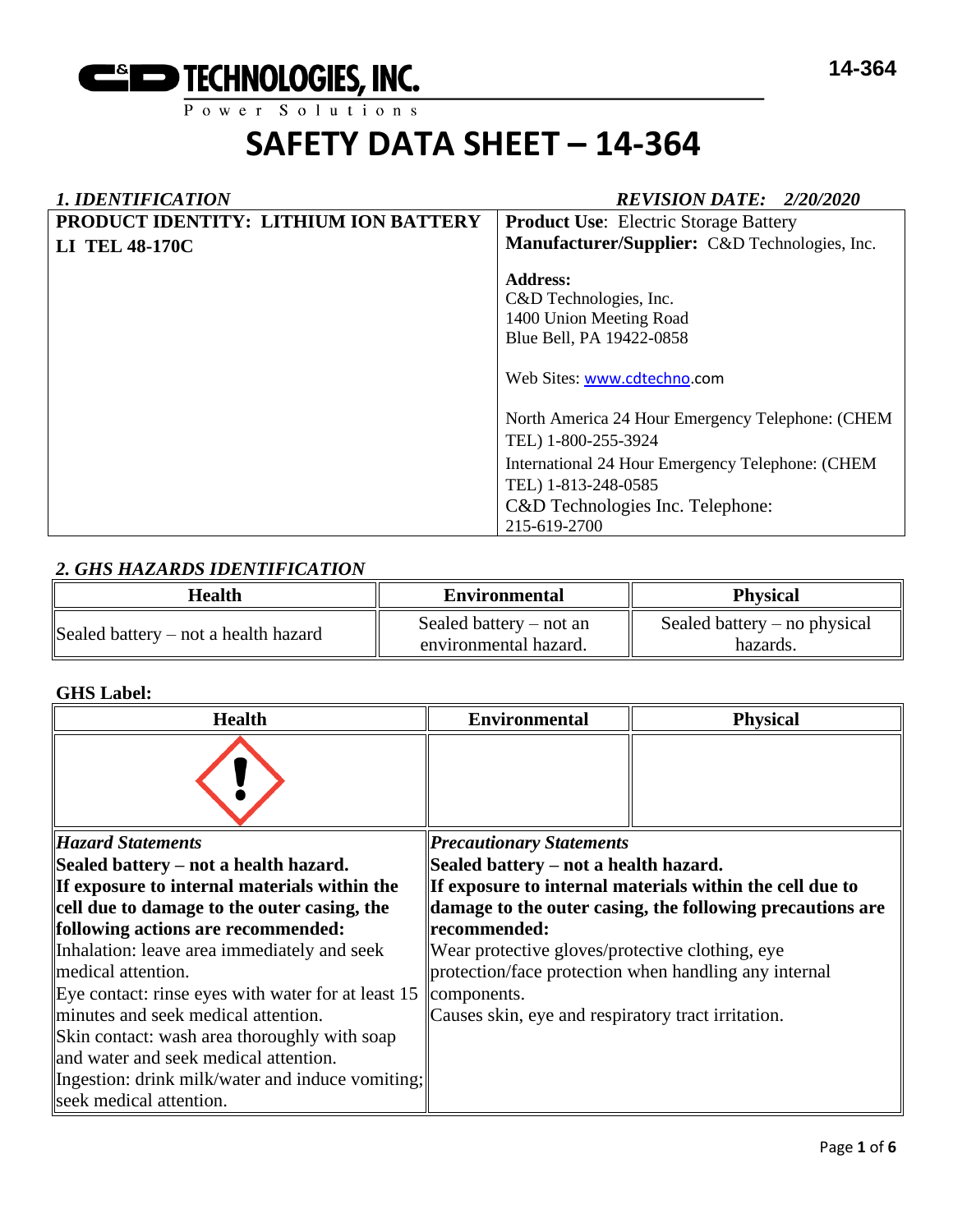

# $P$  ower Solutions

# **SAFETY DATA SHEET – 14-364**

# *3. \*COMPOSITION / INFORMATION ON INGREDIENTS*

| <b>INGREDIENTS</b> (Chemical/Common Names):                           | CAS No.:   | $%$ by Wt: |  |
|-----------------------------------------------------------------------|------------|------------|--|
| *Aluminum foil                                                        | 7492-90-5  | $2 - 10$   |  |
| Metal oxide                                                           | N/A        | $20 - 50$  |  |
| *Polyvinylidene Flouride (PVDF)                                       | 24937-79-9 | 10         |  |
| *Copper foil                                                          | 7440-50-8  | $2 - 10$   |  |
| *Carbon                                                               | 7440-44-0  | $10 - 30$  |  |
| Electrolyte                                                           | N/A        | $10-20$    |  |
| Al Laminated Film                                                     | N/A        | Remainder  |  |
| SECTION 313 (40 CFR 372) LISTED TOXIC CHEMICALS ARE PRECEDED BY AN *. |            |            |  |

# *4. FIRST AID MEASURES*

# **INHALATION:**

Solid battery; no inhalation possible.

# **INGESTION:**

Solid battery; no ingestion possible. .

# **SKIN:**

Solid battery; no skin contact with internal components possible..

# **EYES:**

Wear safety glasses with side shields.

# **If exposure to internal materials within the cell due to damage to the outer casing, the following actions are recommended:**

Inhalation: leave area immediately and seek medical attention. Eye contact: rinse eyes with water for at least 15 minutes and seek medical attention. Skin contact: wash area thoroughly with soap and water and seek medical attention. Ingestion: drink milk/water and induce vomiting; seek medical attention.

# *5. FIRE FIGHTING MEASURES*

**Flash Point:** Not Applicable **Flammable Limits:** LEL: N/A; OEL: N/A **Extinguishing media:** Class ABC or CO2. Do not use carbon dioxide directly on cells as the thermal shock may cause cracking of the battery case.

# **Fire Fighting Procedures:**

Use positive pressure, self-contained breathing apparatus and protective clothing.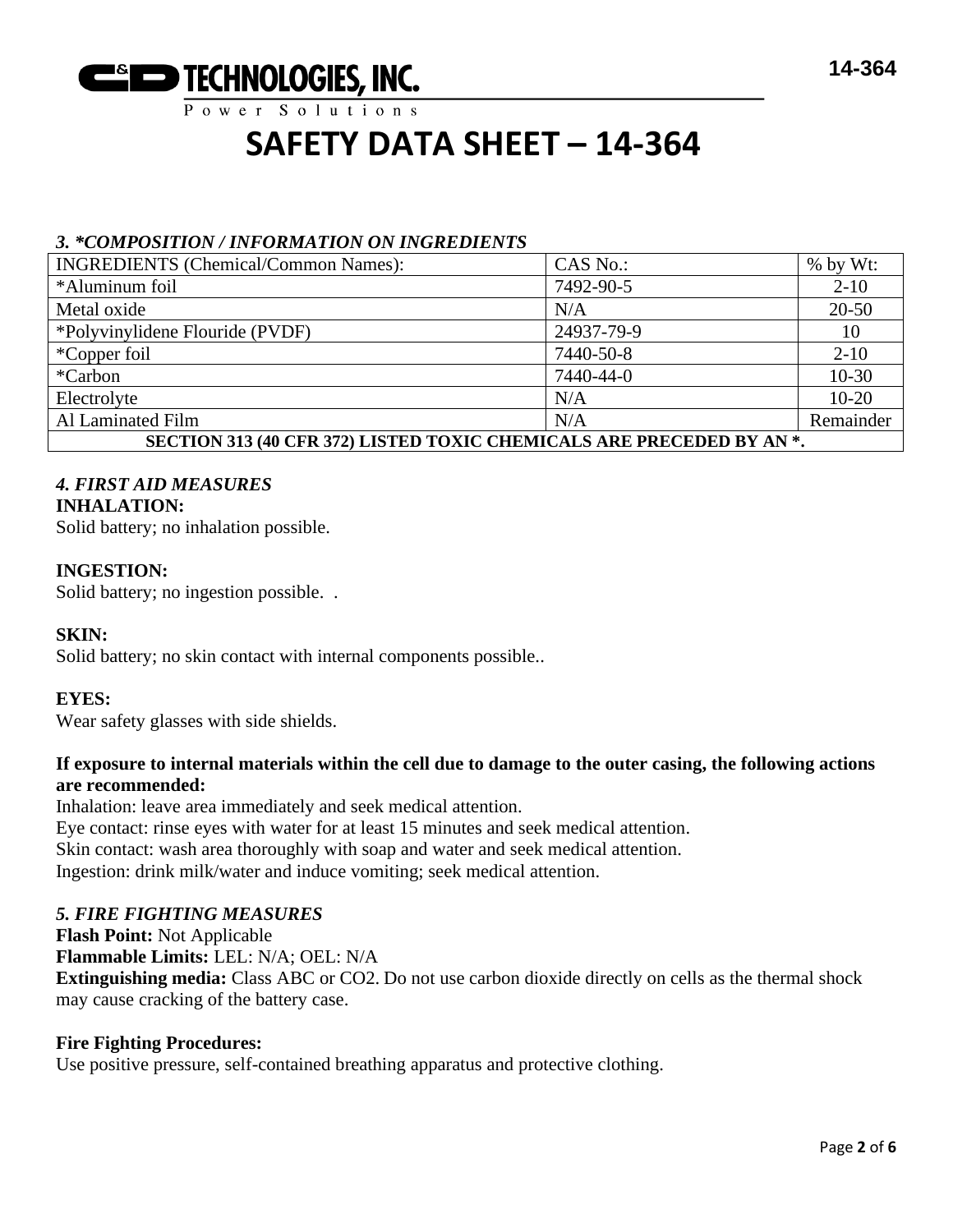# **SAFETY DATA SHEET – 14-364**

# **Hazardous Combustion Products:**

This cell is not flammable but internal material will burn if the cell is incinerated. Combustible products include, but are not limited to, hydrogen fluoride, carbon monoxide, and carbon dioxide..

# *6: ACCIDENTAL RELEASE MEASURES*

If battery case is dismantled or damaged, use sand, earth or vermiculite to absorb any exuded material. Damaged batteries that are not hot or burning should be placed in a sealed plastic bag or container with absorbent material and disposed of per Federal, State, and Local regulations..

# *7. HANDLING AND STORAGE*

### **Handling and Storage:**

Do not open, disassemble, or crush plus or minus battery terminal with conductive materials. Do not expose the battery to extreme heat or fire. Store battery in a cool and dry place and keep at room temperature.

# *8. EXPOSURE CONTROLS / PERSONAL PROTECTION*

| едрозите енициз (нез ни  | $1101C_1$ $11.12.1 = 1101$ Established |                         |                 |            |             |        |
|--------------------------|----------------------------------------|-------------------------|-----------------|------------|-------------|--------|
| <b>INGREDIENTS</b>       | <b>OSHA PEL</b>                        | <b>ACGIH</b>            | <b>US NIOSH</b> | Quebec PEV | Ontario OEL | EU OEL |
| (Chemical/Common Names): |                                        |                         |                 |            |             |        |
| Aluminum foil            | $2 \text{ mg/m}$ 3 as                  | $10 \text{ mg/m}$ 3 as  |                 |            |             |        |
|                          | soluble salt                           | dust                    |                 |            |             |        |
| Carbon                   | $2 \text{ mg/m}$ $3 \text{ as}$        | $3.5 \text{ mg/m}$ 3 as |                 |            |             |        |
|                          | dust                                   | dust                    |                 |            |             |        |
| Copper foil              | $mg/m3$ as                             | $mg/m3$ as              |                 |            |             |        |
|                          | dust                                   | dust                    |                 |            |             |        |

### **Exposure Limits (mg/m<sup>3</sup> ) Note: N.E. = Not Established**

# **Engineering Controls (Ventilation):**

Store and handle in well-ventilated area. Keep away from heat and open flame. Store in a cool, dry place.

# **Respiratory Protection (NIOSH/MSHA approved):**

None required under normal conditions. In the event of a fire, use NIOSH or MSHA-approved respiratory protection or full face SCBA.

#### **Skin Protection:**

If battery case is damaged, use nitrile gloves when handling internal components.

#### **Eye Protection:**

Safety glasses with side shields per normal handling.

#### **Other Protection:**

Not required.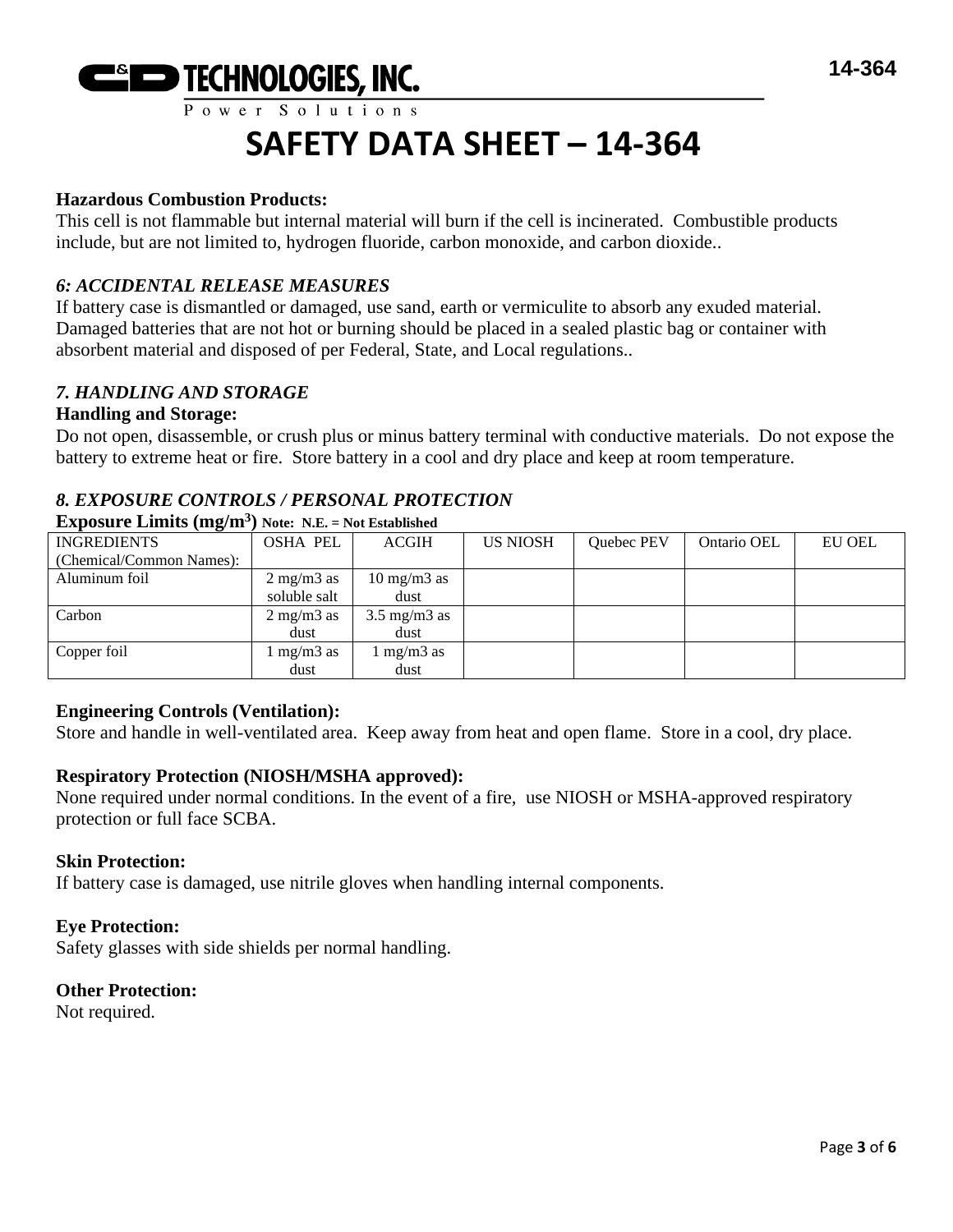

 $P$  ower Solutions

# **SAFETY DATA SHEET – 14-364**

# *9. PHYSICAL AND CHEMICAL PROPERTIES*

| Properties Listed Below are for Electrolyte:                                |           |                                        |     |
|-----------------------------------------------------------------------------|-----------|----------------------------------------|-----|
| Boiling Point:   N/A                                                        |           | Specific Gravity (H2O = 1): $\mid$ N/A |     |
| Melting Point: $\vert N/A \vert$                                            |           | Vapor Pressure (mm Hg):                | N/A |
| Solubility in Water:   N/A                                                  |           | Vapor Density (AIR = 1): $\vert$ N/A   |     |
| Evaporation Rate:   N/A                                                     |           | % Volatile by Weight:   N/A            |     |
| (Butyl Acetate = 1) $\vert$                                                 |           |                                        |     |
|                                                                             | pH:   N/A | Flash Point:   N/A                     |     |
| Appearance and Odor: Manufactured article; no apparent odor. Solid battery. |           |                                        |     |

# *10. STABILITY AND REACTIVITY*

Stability: Stable X Unstable

This product is stable under normal conditions at ambient temperature.

**Conditions to Avoid:** avoid exposure to heat, open flame, and corrosives. Do not puncture, crush or incinerate.

**Incompatibilities (materials to avoid):** conductive metals and organic solvents.

**Hazardous Decomposition Products:** none during normal operations.

**Hazardous Polymerization:** will not occur

# *11. TOXICOLOGICAL INFORMATION*

**This product does not elicit toxicological properties during routine handling and use. If the cells are opened through misuse or damage, dispose of battery immediately per regulatory requirements. Internal components of cell are irritants.**

#### **Routes of Entry:**

No exposure possible during normal operations.

#### **Inhalation:**

No exposure possible during normal operations..

**Ingestion:** No exposure possible during normal operations.

**Skin Contact:** No exposure possible during normal operations.

**Eye Contact:** May cause eye irritation if exposure to internal components.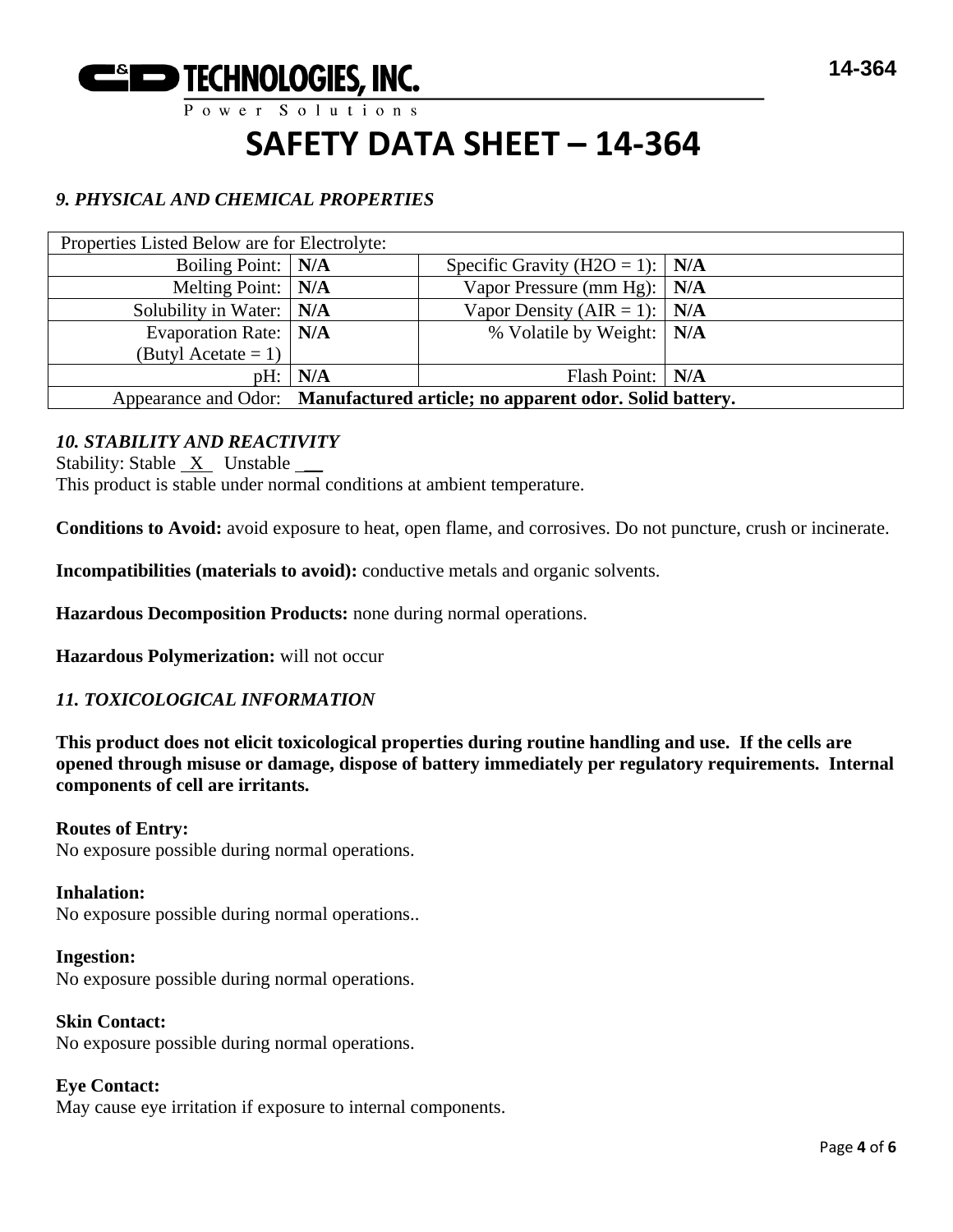

Power Solutions

# **SAFETY DATA SHEET – 14-364**

# **Effects of Overexposure - Acute:**

Not applicable.

**Effects of Overexposure - Chronic:** Not applicable.

**Carcinogenicity:** Not applicable.

**Medical Conditions Generally Aggravated by Exposure:** Not applicable.

**Acute Toxicity:** Not applicable.

# **Additional Health Data:**

**If exposure to internal materials within the cell due to damage to the outer casing, the following actions are recommended:**

Inhalation: leave area immediately and seek medical attention. Eye contact: rinse eyes with water for at least 15 minutes and seek medical attention. Skin contact: wash area thoroughly with soap and water and seek medical attention. Ingestion: drink milk/water and induce vomiting; seek medical attention.

# *12. ECOLOGICAL INFORMATION*

**Environmental Fate:** Not applicable.

**Environmental Toxicity:** Not applicable

# *13. DISPOSAL CONSIDERATIONS (UNITED STATES)*

Spent batteries: Send to secondary lead smelter for recycling.

Following local, State/Provincial, and Federal/National regulations applicable to end-of-life characteristics will be the responsibility of the end-user.